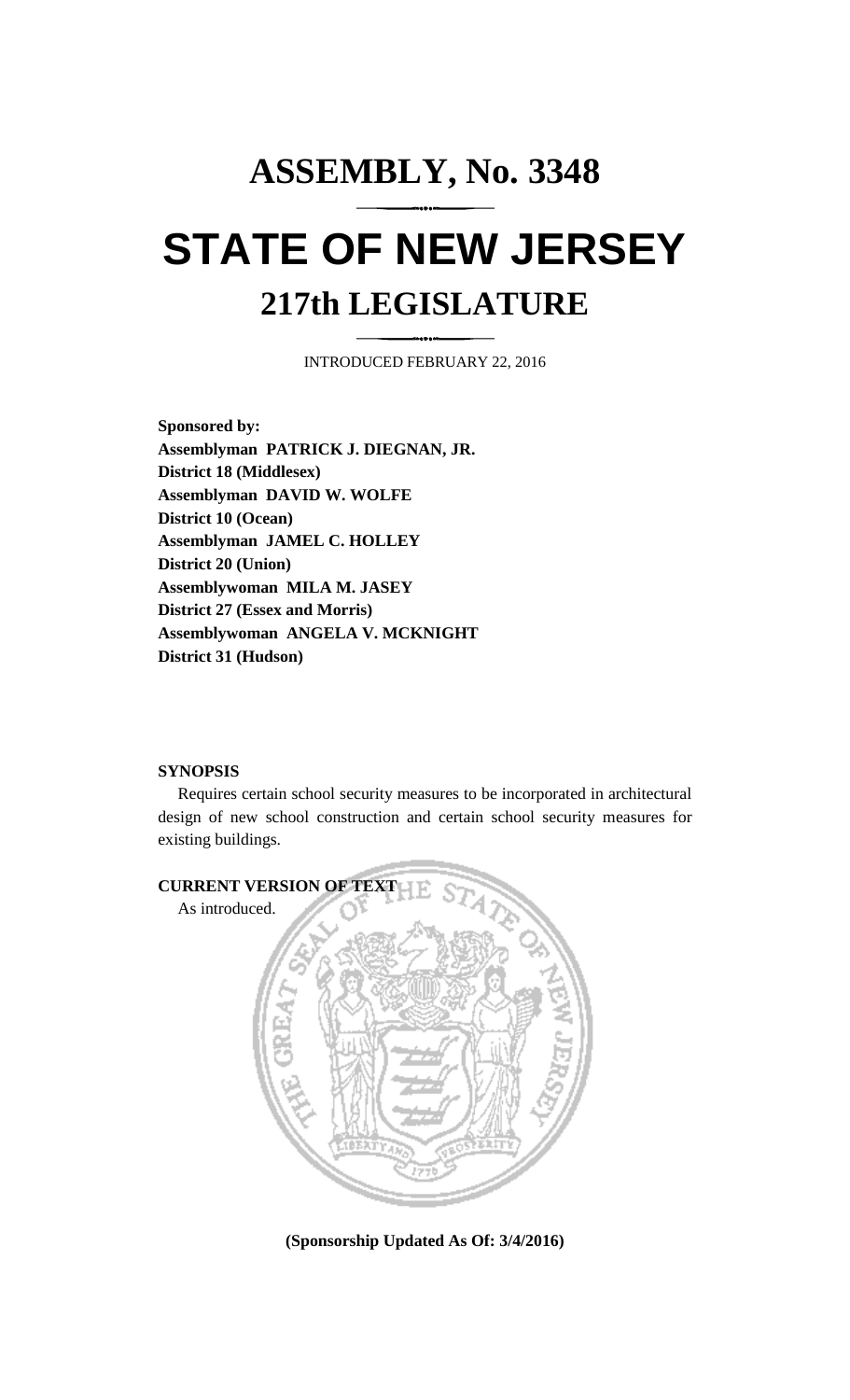**AN ACT** concerning public school facilities and supplementing P.L.2000, c.72 (C.18A:7G-1 et al.). **BE IT ENACTED** *by the Senate and General Assembly of the State of New Jersey:* 1. a. In the case of new school construction undertaken by a district or the development authority, in addition to the Best Practices Standards for Schools under Construction or Being Planned for Construction set forth by the Department of Community Affairs, the district or the development authority, as applicable, shall provide in the architectural design for the new construction that: (1) wherever possible, a building site shall be chosen with adequate space to accommodate bus and vehicular traffic separately and permit additional space for the proper evacuation of occupants; (2) wherever possible, bus drop-off/pick-up areas shall be separated from other vehicular drop-off/pick-up areas; (3) wherever possible, pedestrian routes shall be separated from vehicular routes, and crossing of the two shall be minimized; (4) the number of anterior doors shall be kept to a minimum as necessary to satisfy operational considerations and meet code requirements, and wherever possible exterior door hardware shall be eliminated from doors that are intended only for emergency egress; (5) there is a single public entrance to be used during the school day which shall be equipped with a security vestibule with interior doors that must be released by school security or other staff. The district or development authority shall give consideration to providing bullet resistant glazing in the interior vestibule doors and windows; (6) all marked entrances shall conform to a uniform numbering system in order to assist emergency responders in locating particular areas. The principal's office shall have a secondary exit; (7) interior door locks on spaces that will serve as safe havens during lockdowns shall have a keyless locking mechanism; (8) new school buildings shall be provided with access control systems which allow for remote locking and unlocking of all building access doors; and (9) new school buildings shall be designed and built in such a manner that areas intended for public use may be separated and secured from all other areas. b. In the case of new school construction undertaken by a district or the development authority, and in the case of existing school buildings, a district or the development authority, as applicable, shall: (1) employ the Crime Prevention through Environmental Design principles;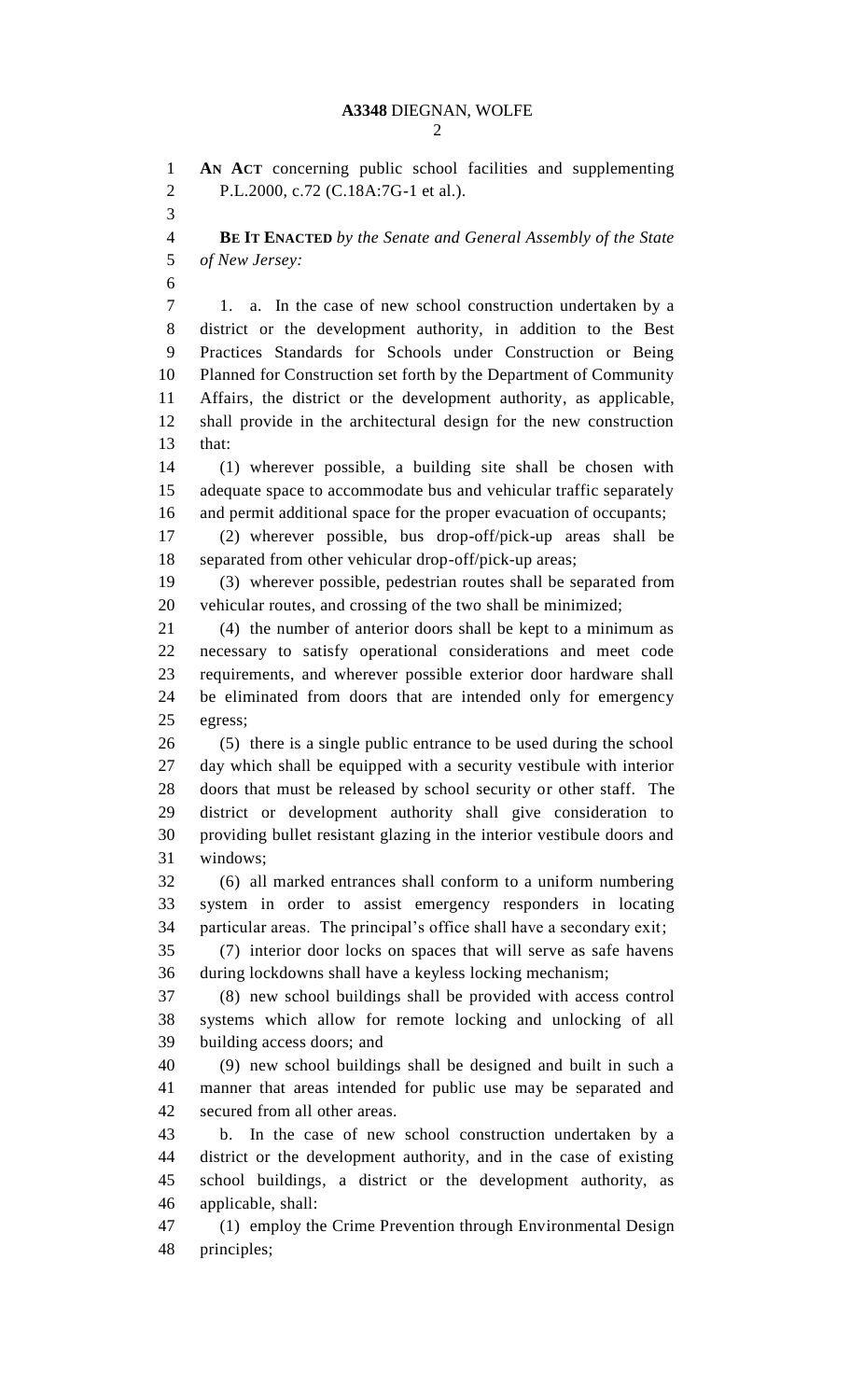(2) require security personnel to be in uniform; (3) make driveways one way, if possible, that lead to a clearly marked visitor parking area. STOP signs and other traffic calming devices shall be used to keep vehicles at a reasonable speed; (4) place bollards along the roadway or curb line in front of the school to prevent vehicles from gaining access to exterior walls, windows, and doors, or in areas of the property where vehicles are prohibited; (5) clearly mark the school's main entrance and make it easily visible and recognizable; (6) limit the number of doors for access by staff; (7) lock exterior doors, and when they are in use for a large entry/exit provide that they are staffed and monitored; (8) utilize an access control system with remote unlocking features, an intercom, and fixed cameras at the school's main entrance and for other entrances as funding permits; (9) clearly mark all entrances with a numerical sequence to allow for specific response by police, fire, and emergency medical services responders; (10) maintain a parking decal or tag system for all staff and students who park on campus in order to easily identify unauthorized vehicles on the property; (11) locate enclosures for utilities that are outside a school building away from the building to ensure that they do not provide roof access; (12) provide adequate and properly maintained lighting around the buildings and parking lots; (13) if funding, staffing, and site approval are possible, provide a guard shack and gate on the school campus as an effective perimeter control; (14) where the footprint of the school allows, and if funding is available, create secure vestibules at the main entrance of the school building. The exterior door entrance to the school shall allow access by a visitor only to the vestibule and the doors to the remainder of the building shall be locked; (15) adopt school district policies and procedures to clearly indicate that propping open doors is strictly prohibited, and that students and staff shall not open a door for anyone. All persons seeking entry to the building shall be directed to the main entrance; (16) use surveillance cameras as a target-hardening tool; (17) provide a dedicated server and generator for security systems, such as access control and surveillance cameras, in order to secure information and ensure efficient operation in an emergency; (18) use ballistic or shatter resistant film for glass entrance door sidelights and other vulnerable first floor areas; and (19) maintain a strict key distribution protocol that requires staff to sign for keys and return them at the end of each school year.